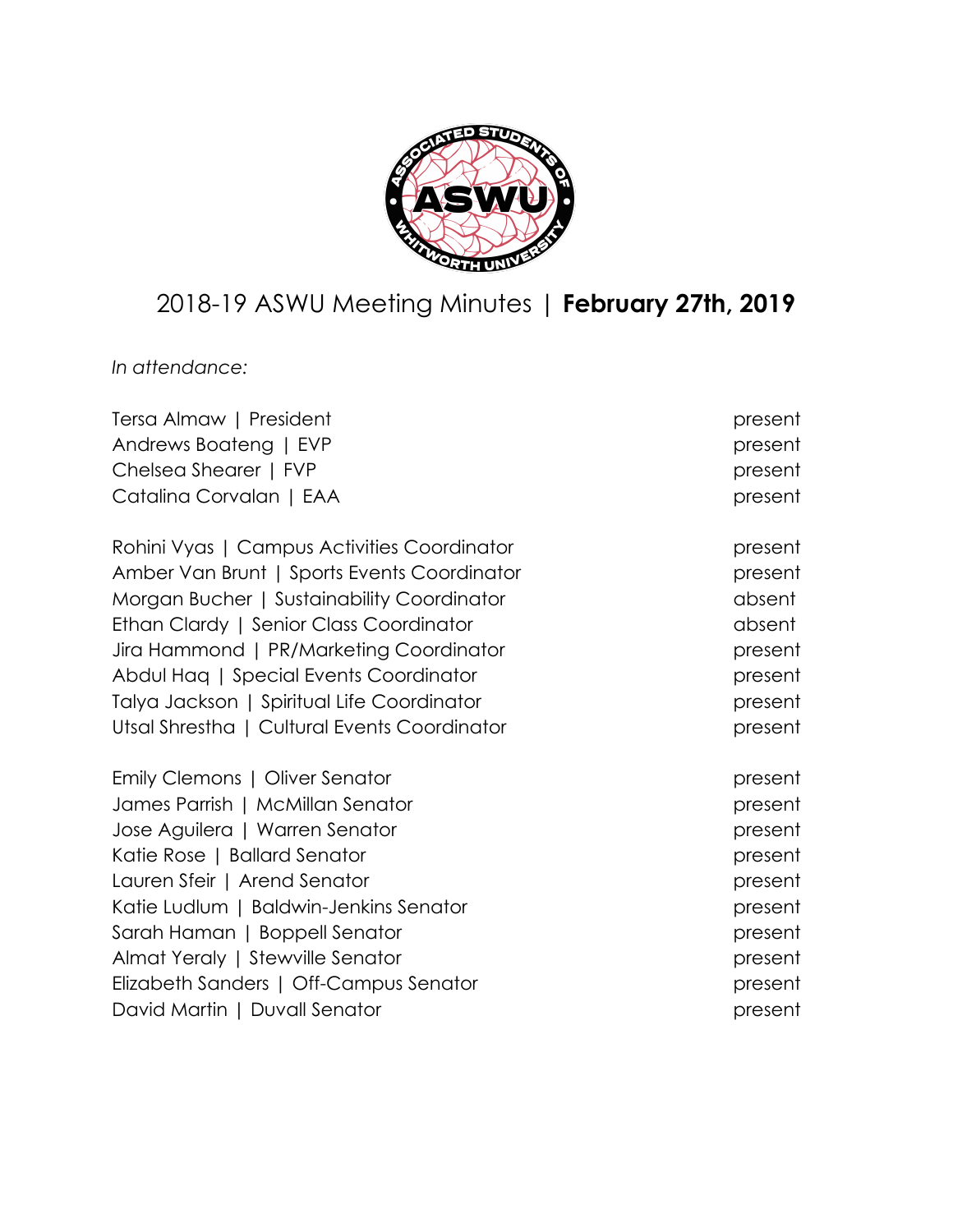| Pema Tshogyal   Off-Campus Representative                    | present |
|--------------------------------------------------------------|---------|
| Erik Blank   Off-Campus Representative                       | present |
| Grace Schmidt   Off-Campus Representative                    | present |
| Christopher Clay   Arend & Boppell Representative            | present |
| Mitchell Anderson   Baldwin-Jenkins & Stewart Representative | present |
| Gracey Gonzalez   Duvall & Oliver Representative             | present |
| Ehizogie Agbontaen   Warren Representative                   | present |
| Karen Sobtafo   Global Engagement Representative             | present |

Meeting brought to order at 5:00 in ASWU Chambers. Exchange students introduced, presented by Todd Sandberg, Director of U-Rec.

Honored original caretakers of the land. Mission Statement read by Chris. Minutes from 02/20/2019 approved unanimously.

#### **FVP Updates Capital and Unallocated**

 $\overline{\phantom{a}}$  , where  $\overline{\phantom{a}}$  , where  $\overline{\phantom{a}}$  , where  $\overline{\phantom{a}}$  , where  $\overline{\phantom{a}}$ 

**Chelsea**: Unallocated: \$ 11,732.56 Capital: \$ 18,061.42

# **Speaker of the Week Brian Pointer| Whitworth Outdoors Program bpointer@whitworth.edu**

I'm the Whitworth Outdoors Student Coordinator, and our efforts this new year have been to make more a welcoming program, cater to the office of SDEI, and we've been working with Utsal to continue that. We created a survey to push students to get feedback on how people view the program. It takes about 5-7 minutes, gives feedback on past trips, and maybe things we can do to improve ourselves. We want everyone welcomed and encouraged to come outdoors, we also realize it's not everyone, don't want to force people, but have their voices heard. My contact info, Teri can send to you. We also have small QR codes with URL into smartphones, etc. Quick shoutout to Utsal, for all his work with us.

Also, we will be having a trip to California, we'll go skiing in Lake Tahoe, we'll also do climbing, etc. by Santa Monica.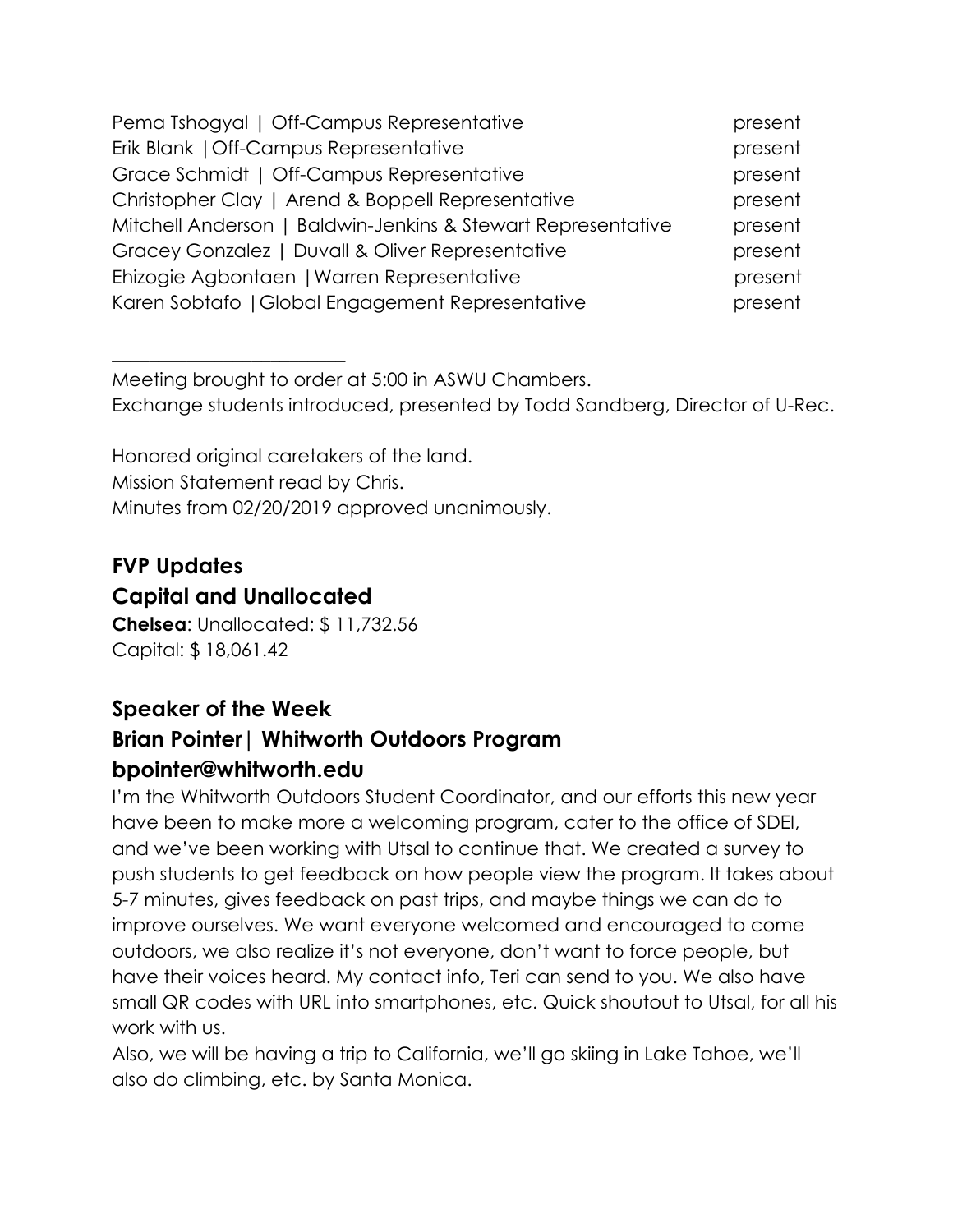Please remember to take a few minutes to have everyone's feedback, the more, the better the help, helps to shape the program, we want to feel approachable, and not everybody might like sleeping in a snow cave, but we offer different experiences, most of which are beginning friendly, and helps others ease into it. We exist to give these experiences, super cheap. Tersa will have our contact info.

# **Club Updates**

# **Gaming Club**

#### **Sarah Kirsten | skirsten19@my.whitworth.edu**

We have a big upcoming event March 13-14 Whitcon, there's been a lot of interest to be vendors, will have art gallery, will partner with SmashClub to have tournament. Have had events for 10 years. Seen multiple dates, unsuccessful, last year we went out of red, one major thing this year, we will change location to here, in MPR, more centralized, new perspective on how to promote, so we have more people. We have a new banner, will hang up every Friday, 6-10PM in Eric Johnson 308, new room. We picked 308, we have cabinets, permissed to have it, change lock security. One other event is the MVP club fair in march, they asked to show off our club. Also, if you haven't heard, TextMuse is an app to advertise events made by one of our own professors,, he highly recommends you guys add events there, pretty easy. Contact him at ptucker@whitworth.edu **Jira**: what time do you all meet?

**Sarah**: Fridays 6-10PM goes later if there's people. EJC 308.

## **Generation Action**

*Not present.*

# **Adopted Pirates of WU**

## **Lajhaya Lewis-Harrell | llewis-harrell19@my.whitworth.edu**

So we're APOW, and if you guys come on Tuesday, we have childcare from infants to 12. November was Christmas, We played with snow. We do have some future events coming up, but we still meet every 4th Tuesday of month. **Grace**: are these random children? Where do they come from? **Lajhaya**: These are foster kids, we create a foster support group, and bring them together. We've lost a few, one was adopted, one went back to parents.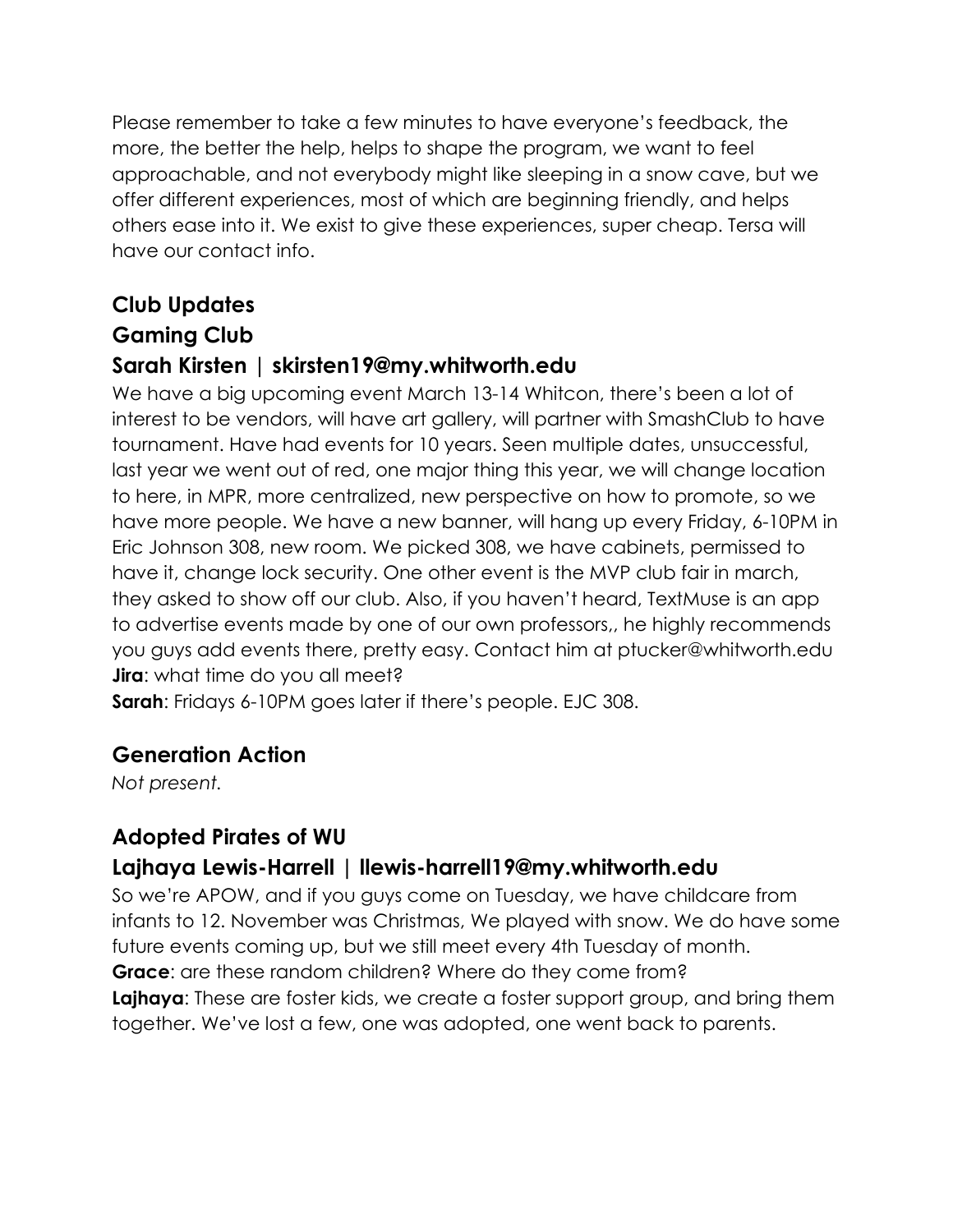## **EVP Updates**

## **New Job Descriptions | Theme House Senator**

**Andrews**: So as you all know, we have a new position created, and we are presenting to you the job description made, for assembly to take a look, if you see anything, pause me.

Responsibilities modeled after res hall senator, tailored it to theme house with the leadership team.

*Responsibilities*

*A. Effectively maintaining and managing the theme house budget, while consulting with other members of the leadership team to decide how the money should be spent.*

*B. Providing information to theme house residents as to the events, policies, and issues currently affecting the students (as well as faculty, staff, administration), through weekly newsletters, and also monthly meetings, door-to-door visits, etc., when necessary.*

*C. Keeping two regular hours attending theme houses programs per week, which can be spent participating and/or running the house program, asking residents for input on an issue, etc.*

*D. Become well informed on and discover the rationale behind the policies and procedures that govern the university to insure that student issues, needs, and concerns are being addressed, in areas such as: registrar's operation, financial aid policies, educational review board, campus renovations, intercultural relations, tuition increases, room and board rates, etc.*

#### *Representing Whitworth students*

*A. Actively soliciting opinions from students in the theme houses through constituency reports (on an as-needed basis) regarding the current issues, problem and concerns that affect Theme House students on and off campus and in the community and provide weekly feedback to ASWU, faculty, staff and the administration as to the content of these issues and concerns.*

*B. Insuring that all constituencies of the theme house student population (transfer, nontraditional, minority, physically impaired students, etc.) are well represented and informed.*

#### *Integrating efforts with other leaders*

*A. Working in conjunction with theme house RA's to coordinate the traditional events of the constituency. (i.e hall sweatshirts, Mac Hall in Concert, Stewart Lawn Dance, Arend's Spring Dance, Warren Peace, etc.)*

*B. Contributing to the general programming needs of the theme house*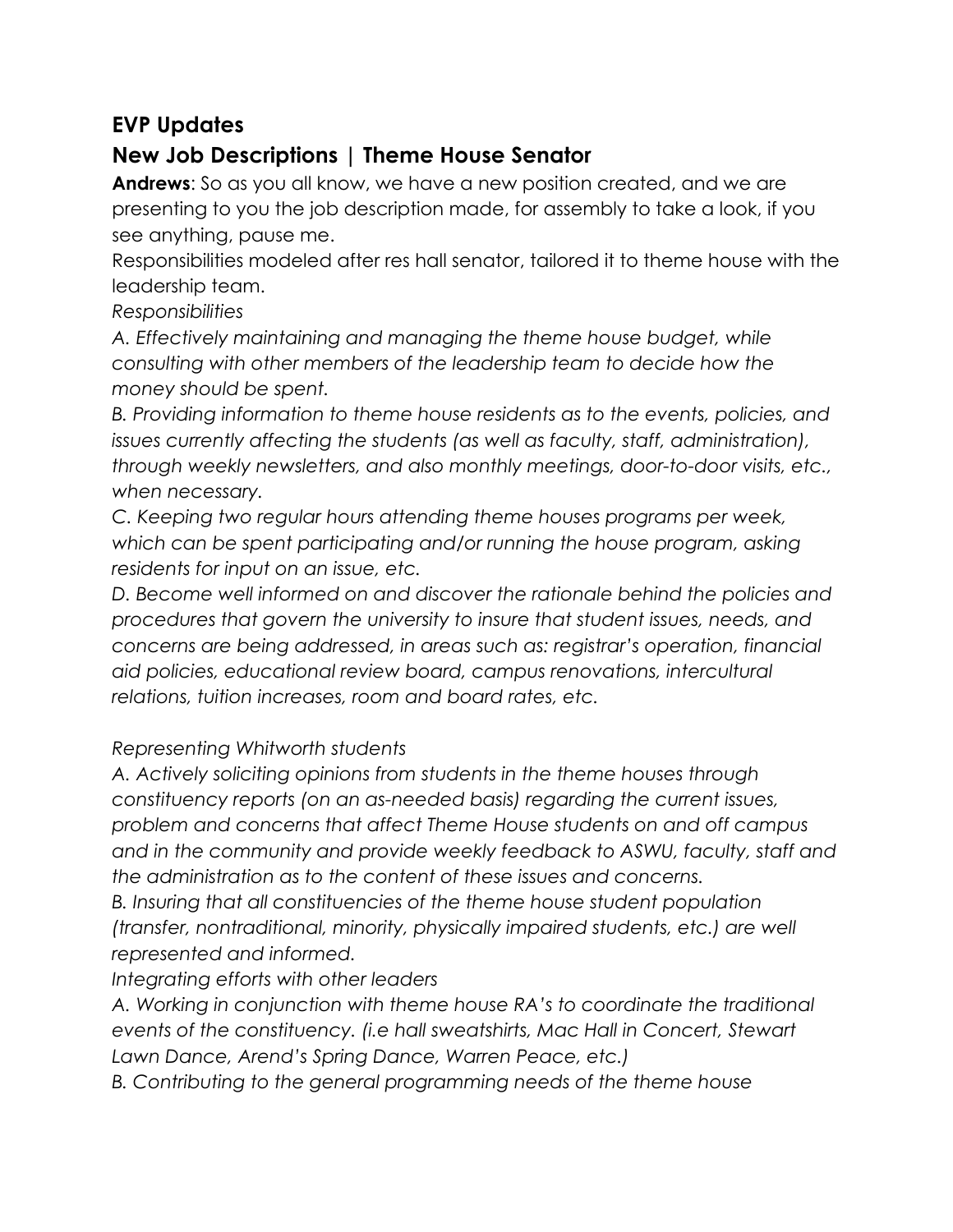*leadership team and general community, which includes coordination of the programs listed above, actively assisting another leaders on at least one other program per semester, and regularly attending the programs put on by the RA's/ students.*

*C. Supporting your RA team as well as other ASWU Assembly members in their cross-campus programming needs by attending said events.*

*Making the following arrangements:*

*A. Attend all ASWU Assembly weekly meetings, or make sure a proxy is sent as a replacement. If a proxy is sent, make sure they are adequately educated on necessary information to participate in the meeting. Attend all ASWU committee activities and meetings as assigned by the ASWU executives.*

*B. Enroll in fall and spring GE 330 (leadership class).*

*C. Attend the spring leadership retreat and fall leadership retreat (as requested by your RD) which begins approximately one week before the commencement of the fall semester.*

*D. Be enrolled as a full-time undergraduate student at Whitworth University, carrying at least twelve (12) credits per semester.*

*E. Have manageable outside commitments. It is the belief of ASWU that an effective senator should not be over-committed with other jobs or activities.*

*Qualifications:*

*A. Good communication skills including: being able to run a meeting with both large and small groups, being a good listener to those you are providing service, the ability to understand, integrate, and report back the ideas and concerns of constituents to the president and or assembly, the ability to sell ideas, programs and involvement opportunities to students, and being able to write clearly, and with a flair that makes newsletters, posters, and announcements eye-catching and interesting.*

*B. Ability to relate to all members of a diverse student population.*

*C. Great organizational and time management skills.*

*D. A true desire and ability to keep residents involved and informed on a weekly basis.*

*E. Ability to work in a group with other leaders.*

*F. Ability to motivate, delegate to and follow up with residents on committees and task forces.*

*G. Marked interest in the policies, procedures and operation of ASWU and Whitworth University, and in the Whitworth and Spokane communities as a whole.*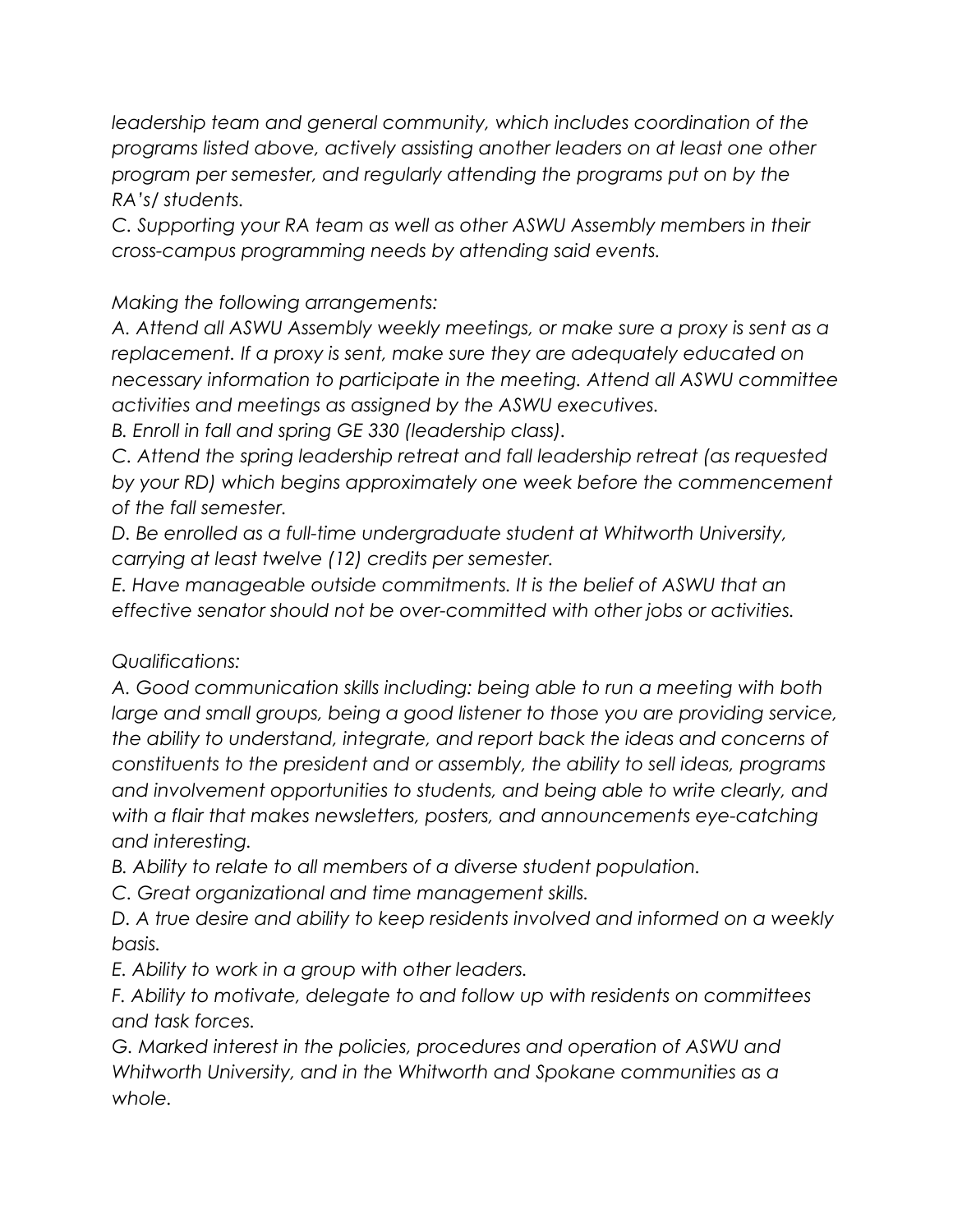*H. Self-motivation; able to do work without direct supervision. I. Extreme responsibility, accountability, and reliability in working towards the completion of job responsibilities.*

**Rohini:** That's not the right ensure. Change to insure.

**Andrews**: thanks for catching that.

**James**: BMac in concertium, not just Mac Hall.

Various capitals, periods. It's a class. Follow leadership training before commencement, etc.

**Jason:** make sure that they are required to attend leadership training as well.

**Andrews**: Comments or concerns? **Amber**; Thought we had to approve? **Jason**: not at the moment, this was to show. No motion needed.

#### **New Job Descriptions | Club Coordinator**

**Chelsea**: Made job description from mine, so we went thru FVP, and pulled word by word and line by line, won't read all of it. You can read it as well. be formatted, just typed it.

**Abdul**: So this is everything from FVP?

**Chelsea**: FVP split in half, half of my stuff was regarding the clubs, and half is on financial. All this is taken out from FVP.

**Jason**: b, remove first and second ands, and add commas.

**Utsal**: Is there a discussion on hours, are the hours reduced?

**Jason:** We will talk about it during budget committee, and decide then.

**Jason**: take out "accounting", leave procedures instead, so it's more

encompassing. We don't need a vote on this, this is just to show.

## **Service Projects**

**Andrews**: Reminder for reps, it's part of job description, start thinking about that. We can brainstorm together, talk to me if you need help.

**Chris:** I'm in talks to set up service project, if any of you want to add to this, contact me.

## **Results of Vote**

Held vote, passed. Next step is taking changes and putting into effect. Changes were media are independent, clarified language, GER, Club Coord, and Theme House Senator as new positions.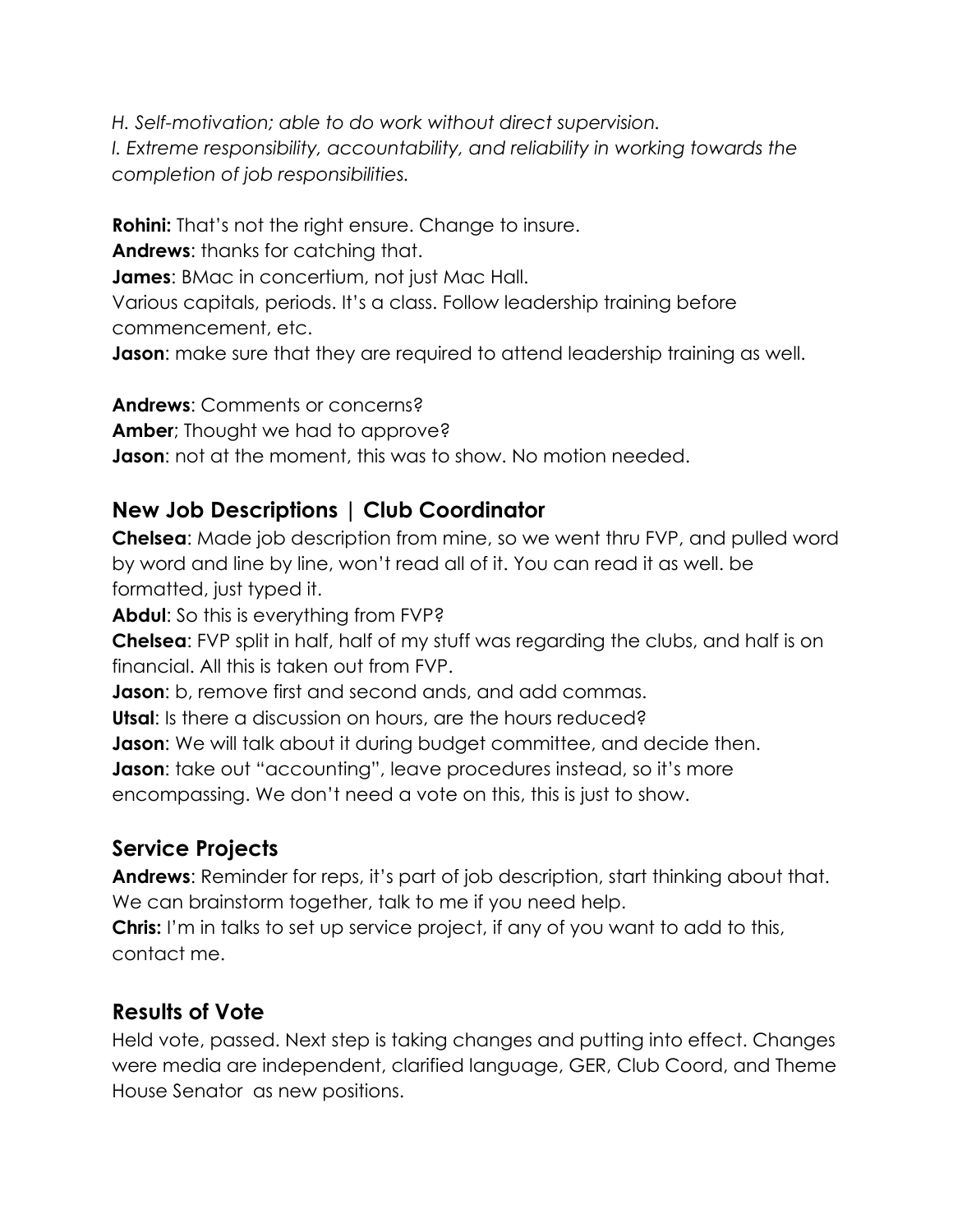# **Student Highlight**

This one is for the Women's Lacrosse Team, they have their first ever game tomorrow 3:00PM in Pine Bowl, with free hot chocolate.

# **President Updates**

# **Black History Month Celebration**

We'll have potluck cooking from around the world, in celebration of end of black history month, and show it goes on. We will have mac and cheese by Jira, cabbage with and no meat, vegetarian friendly, and have UMOJA helping us out. Join us as we celebrate cultures, and show that black history month can't be made without allies. Coming together is an important part.

**Jose**: Here tomorrow, MPR?

**Teri**: Yes, from 12 to 2PM. So you can eat up and go to Lacrosse game.

# **Women's Month Inspiration Nominees**

So I will send out a google form, where you will be able to write professor's or staff's name, and we here will post their picture, and something nice said about them, around Lied Square. Encourage people to nominate and give a shoutout to inspirational women around campus.

# **By Laws Article VI**

**Cat:** won't read all of it, but the main changes to note are that one, to keep consistency with wording from constitution, we've added that candidates who are interested must be in good academic and disciplinary standing with the University. Second, regarding the majority vote, we just clarified, so that again, it follows the Constitution changes we just ratified, that constitutional amendments and ratifications have to pass with a ⅔ majority instead of just majority. Also, we changed a section saying ASWU would provide a computer for elections, instead now saying just equipment, because we do iPads. Also, we want to look into the future, and make this as open and easy to use for the next couple of years. Questions?

**Erik**: This is just a note for the future, when we are sorting through documents like this, to be aware of pronouns and how we use and address those. So instead of saying and directing "he/she", keep it to "they". Didn't see it on this, but just a good note for the future.

**Cat**: I agree, thank you for saying that, we do have to be inclusive with the language that will be used for next generations in ASWU, and outside.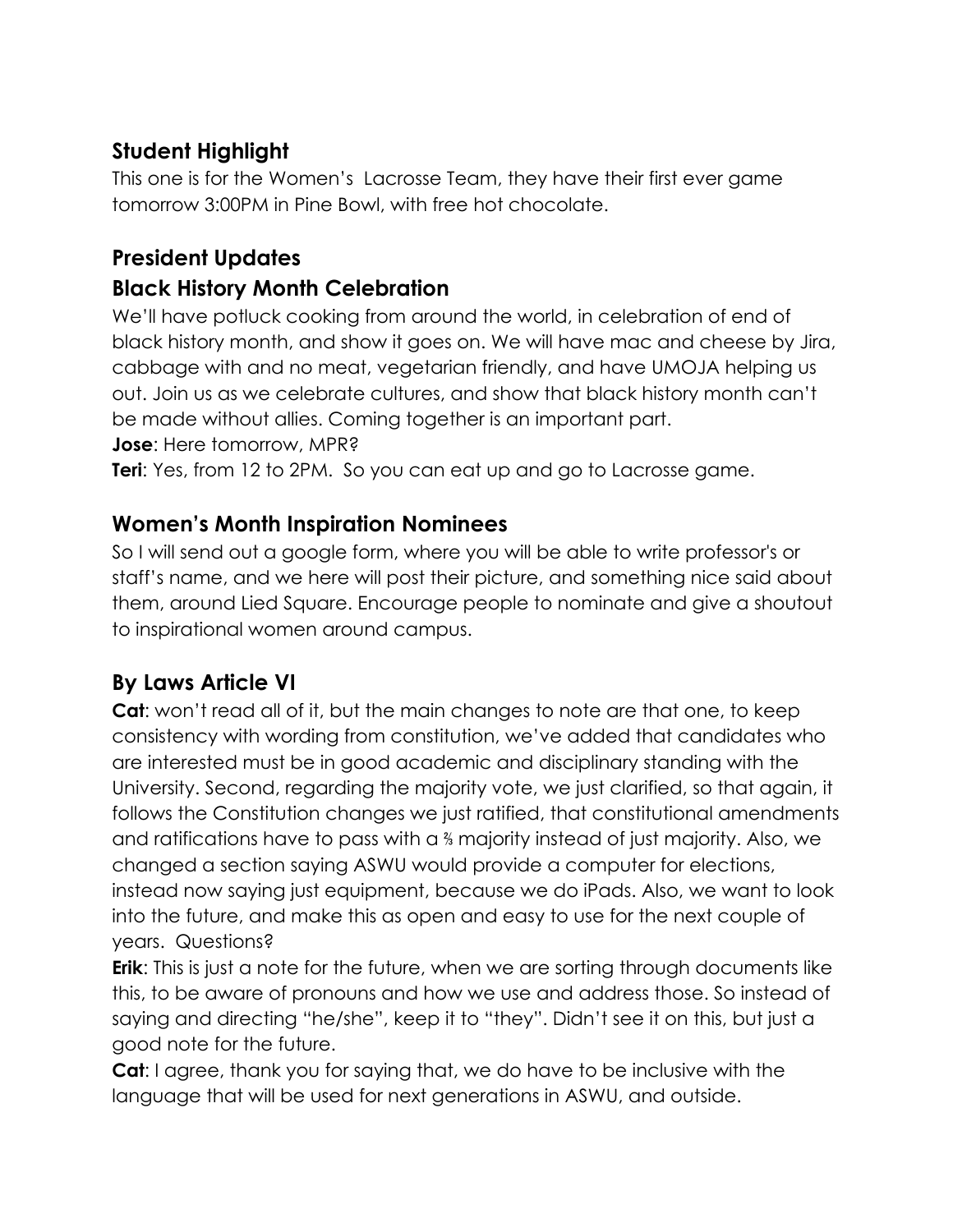Also, there needs to be an Assembly vote on this today, to approve the changes, if all good. **Katie R:** motion to approve the By Laws changes. **Lizzy**: Second.

#### **Motion to approve By-Laws Article VI Election changes. Approved**: 16 **Opposed**: 0 **Abstained**: 0 *Motion passed.*

# **Upcoming Events Diversity Monologues**

**Utsal**: Diversity Monologues will be happening March 12th, 7PM in Cowles Auditorium.

# **Wasted Project + Nature Open Mic**

**Cat**: Imagine I'm Morgan. Nature Open Mic will be March 7th, 7:30-9:30PM, in Mind & Hearth. She'll have coffee, cookies, and have people share poetry and short stories, details are in the poster. Also, from March 6-April 14th, the Wasted Project will be open for students to sign up. It is a challenge, so every day, people are encouraged to try and change something in their routine to reduce their waste and carbon footprint. Really cool, link will be sent out.

## **Awkward Middle School Dance**

**Katie R:** This Friday! Senators, will send out a media poster right now, post it in social media page for your res hall. You should come, we will play One Direction, Justin Bieber, and a resident made a painted poster of Axe Body Spray. Come!

**Katie L:** thanks Katie!

# **Off Campus Rollerskate**

**Lizzy**: We are planning the Off Campus Chiefs Game, starts at 7PM, meet at Spokane Arena, if you buy now, ticket is \$8 dollars before Monday, and after then, \$10 dollars.

You have to sign in for shuttle, we will have Lyft codes to the first 100 people, as well.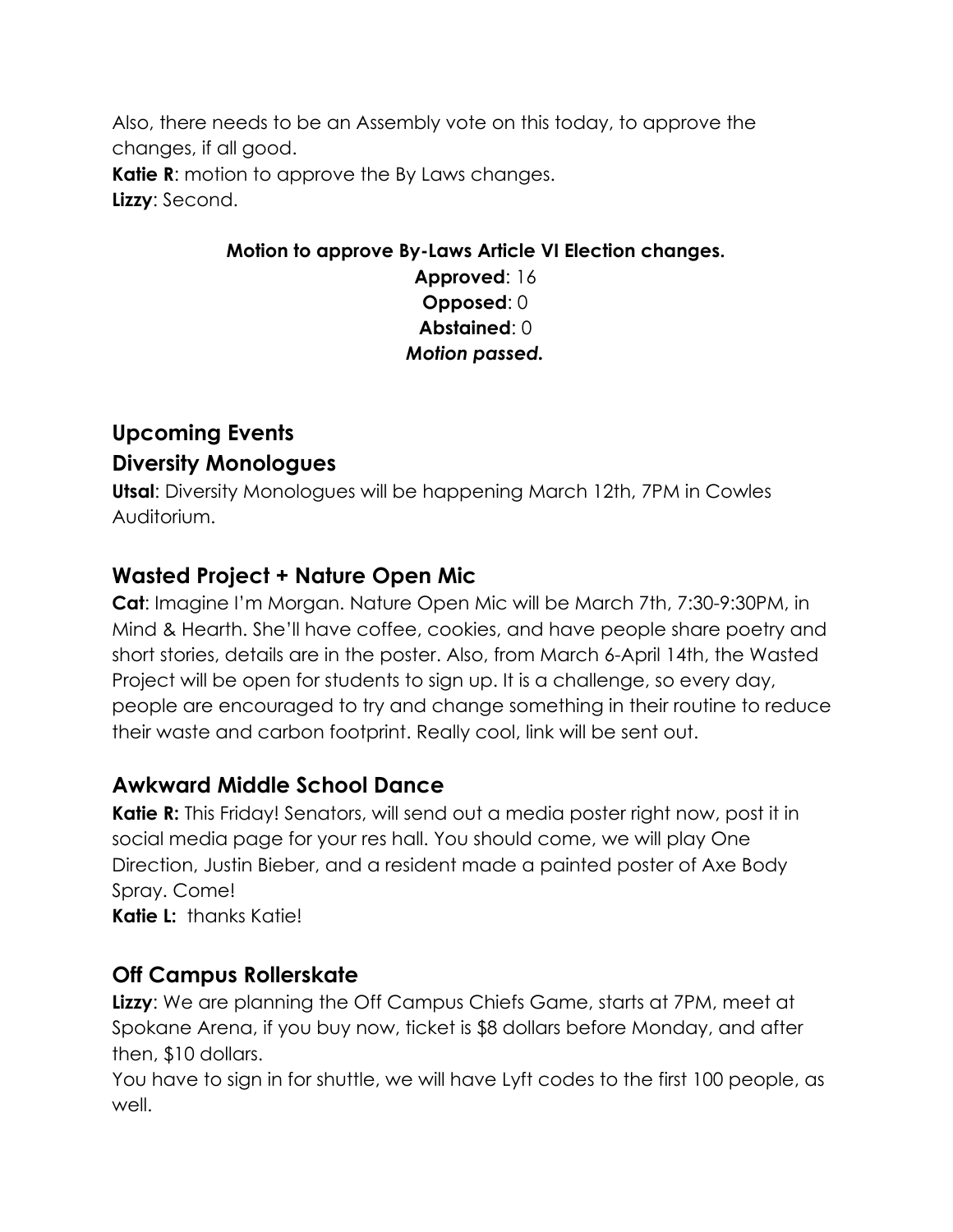# **Unplugged**

**Abdul**: Will be happening 7pm in Dining Hall, last day to sign up is March 8th, please let your residents know on time. Many don't know about it, and I hear it after the event. I will have posters in your mailbox there. This has contact and everything on it.

**Andrews**: will you be holding auditions for this? **Abdul**: no, no auditions.

# **Harry Potter Trivia Night**

**Rohini:** March 8th at 8pm in dining hall, we'll have butterbeer, and polyjuice potion, it'll be fun.

**Sarah:** is this a team event?

**Jose**: will you have to sign up?

**Rohini:** no, I'm not regulating people.

#### **Constituency Reports**

#### **Ballard**

**Katie R:** So Ballard is good, Awkward Middle School dance right now. CBS rat new quiet hours not normal, but needed, our RD waking up early, come hang out.

## **Arend**

**Lauren**: Arend is good, still working on pool, we're having a lock-in March 8th. Sorry but yall cant come!

#### **Oliver**

**Emily:** All cool in Oliver, currently organizing Assassins Game event.

#### **GER**

**Karen**: international students are good. Still having weekly meetings, cool, no new updates.

## **Off-Campus**

**Lizzy**: Off campus is cool, slipping around in snow, all good. We're trying to organize the Chiefs game, working on roller skate event after.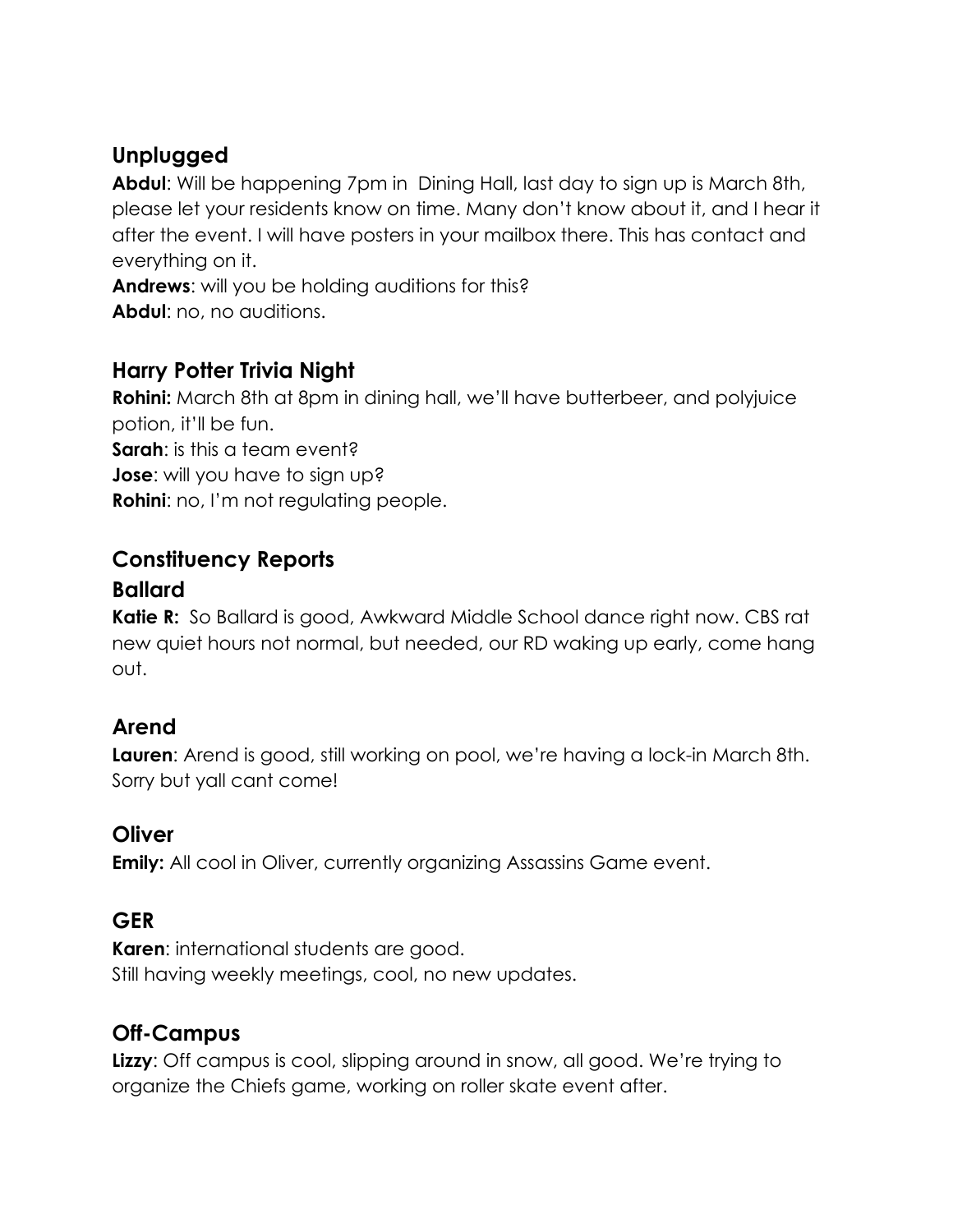#### **BJ**

**Katie L:** BJ is good, nothing new since last week. Thank you.

#### **Mac**

**James:** Had CBS meeting, no longer quiet hours, only 24 hr consideration. Every year, there's a kid who shaves his head, for awkward middle school dance, last year was avatar airbender theme. Lots of fun.

#### **Boppell**

**Sarah**: Hole is back in ceiling, heating and leaking issue. Don't open windows, will let cold in.

Boppell in works of planning event in March, early April, in progress, Stewbop will have a small SmashBros tournament, Almat and I are working together to see that.

I forgot my other update. Not important.

Remembered, now--had some hooligans who came to change quiet hours, they were the only ones so they technically exercised their power, however, they said quiet hours would be 11:01 PM-3:00am, with a minute of non quiet there. And then 3:00-7:01am. It's their right, voted on it.

#### **Stewart**

**Almat:** this is awkward, we had our CBS meeting, they wanted to only do 1 minute of quiet hour, but didn't pass. All good.

#### **Warren**

**Jose**: I cannot remember... the whiteboard, waiting on facilities, what is it called. WILL keep trying, need to answer. Other than that, good, CBS meeting changed to 30 min earlier, and also changed consequence, so now on the 3rd time, instead of \$25, bake cookies for leadership and 2 hours of community service.

#### **Duvall**

**David:** Not much, CBS meeting last night, some things changed. That's all.

#### **Campus Vibes**